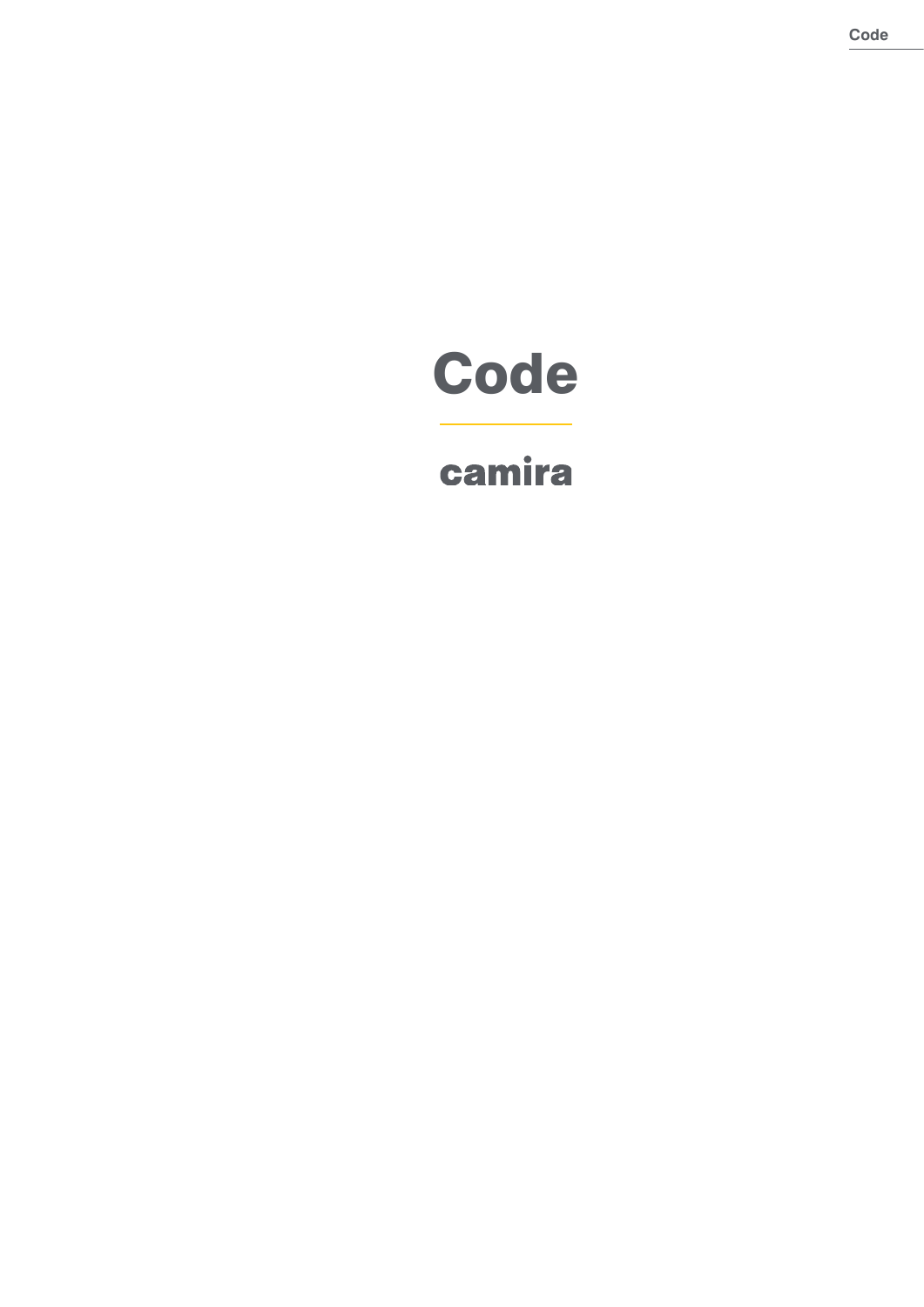

Dash<br>SJJ04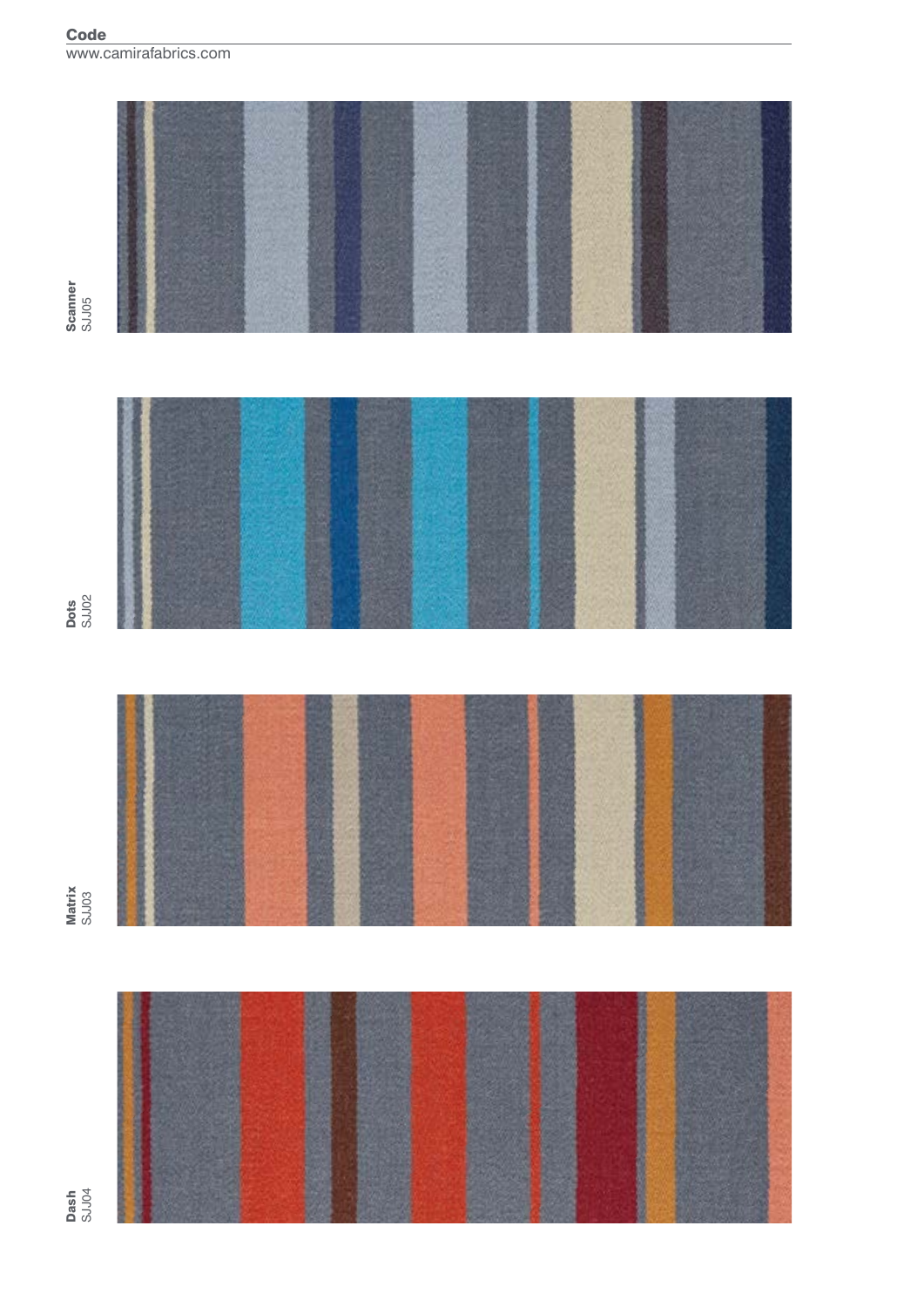### Photographic fabric scans are not colour accurate. Always request actual fabric samples before ordering.